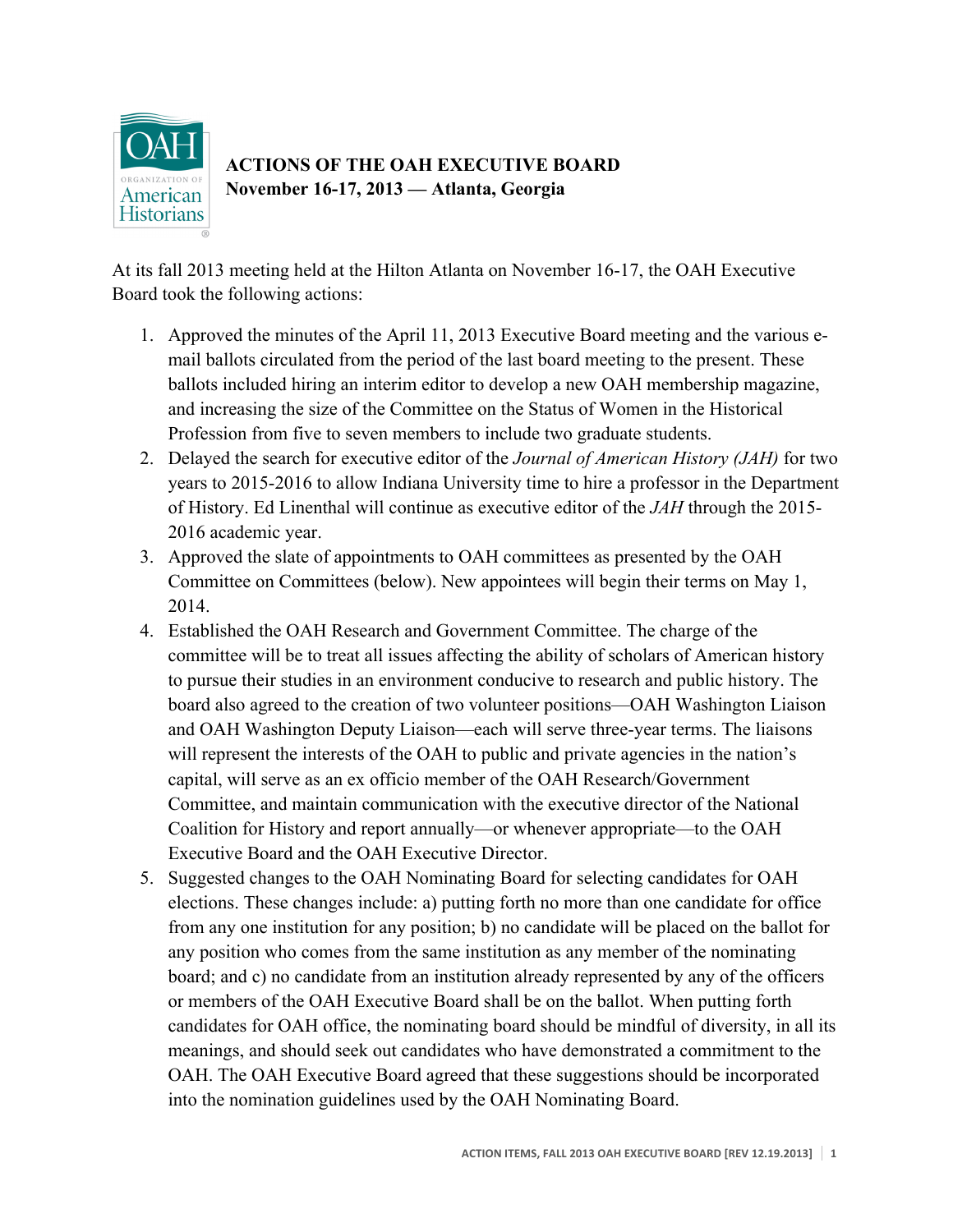- 6. Endorsed the prototype publication and the current direction interim magazine editor William C. Gillis presented for the new OAH membership publication. Further suggestions will be incorporated into the final prototype presented at the 2014 OAH Annual Meeting. The board agreed that the working title for the new magazine will be *The American Historian*.
- 7. Authorized the OAH office to establish an endowed gift account to support the OAH President's Travel Fund for Emerging Historians. This fund will provide travel stipends (up to \$750) for graduate students and recent PhDs in history (no more than eight years from the date of the degree) whose papers or panels/sessions have been accepted by the OAH Program Committee for inclusion on the OAH Annual Meeting program. Preference will be given to those who are presenting at the annual meeting for the first time. A committee composed of two OAH Executive Board members will select the recipients of the travel grants each year.
- 8. Reinstated the History Educator and Associate Member categories (\$60) to the membership dues structure.
- 9. Accepted the audit for fiscal year 2013 from Crowe Horwath. The OAH received an "unqualified" or "clean" audit report, which also showed a \$45,061 organization-wide surplus. The board heard a report from the OAH Treasurer, Jay Goodgold, who noted that the organization is in good shape financially and the revenue for the coming year already has exceeded projections.
- 10. Heard a report from Stephanie Toothman, Director of Cultural Resources at the National Park Service, regarding the status of the recommendations made to NPS in the 2011 OAH report, *Imperiled Promise: The State of History in the National Park Service*.
- 11. Created the Mary Jurich-Nickliss Book Prize for the most original book in U.S. Women's and/or Gender History. The prize will be established in February 2014 upon deposit of a gift from Alexandra M. Nickliss into an endowment fund created for the prize. The first prize will be awarded in 2015.
- 12. Approved the appointments of the following individuals to the *Journal of American History* Editorial Board: Carol Anderson, Emory University; James Green, University of Massachusetts, Boston; Kenneth R. Janken, University of North Carolina at Chapel Hill; and Molly K. McGarry, University of California at Riverside.
- 13. Approved the appointment of Margot Minardie, Reed College, to the Pelzer Committee.
- 14. Approved the appointments of Kate Brown, University of Wisconsin, and Mari Yoshihara, University of Hawaii, to the Thelen Award Committee.
- 15. Issued a statement from language developed by OAH Vice President Jon Butler that encourages universities to allow students the option of embargoing their dissertation for up to six years.
- 16. Selected the recipients for the OAH Distinguished Service Award and the Friend of History Award that will be announced at the 2014 OAH Annual Meeting.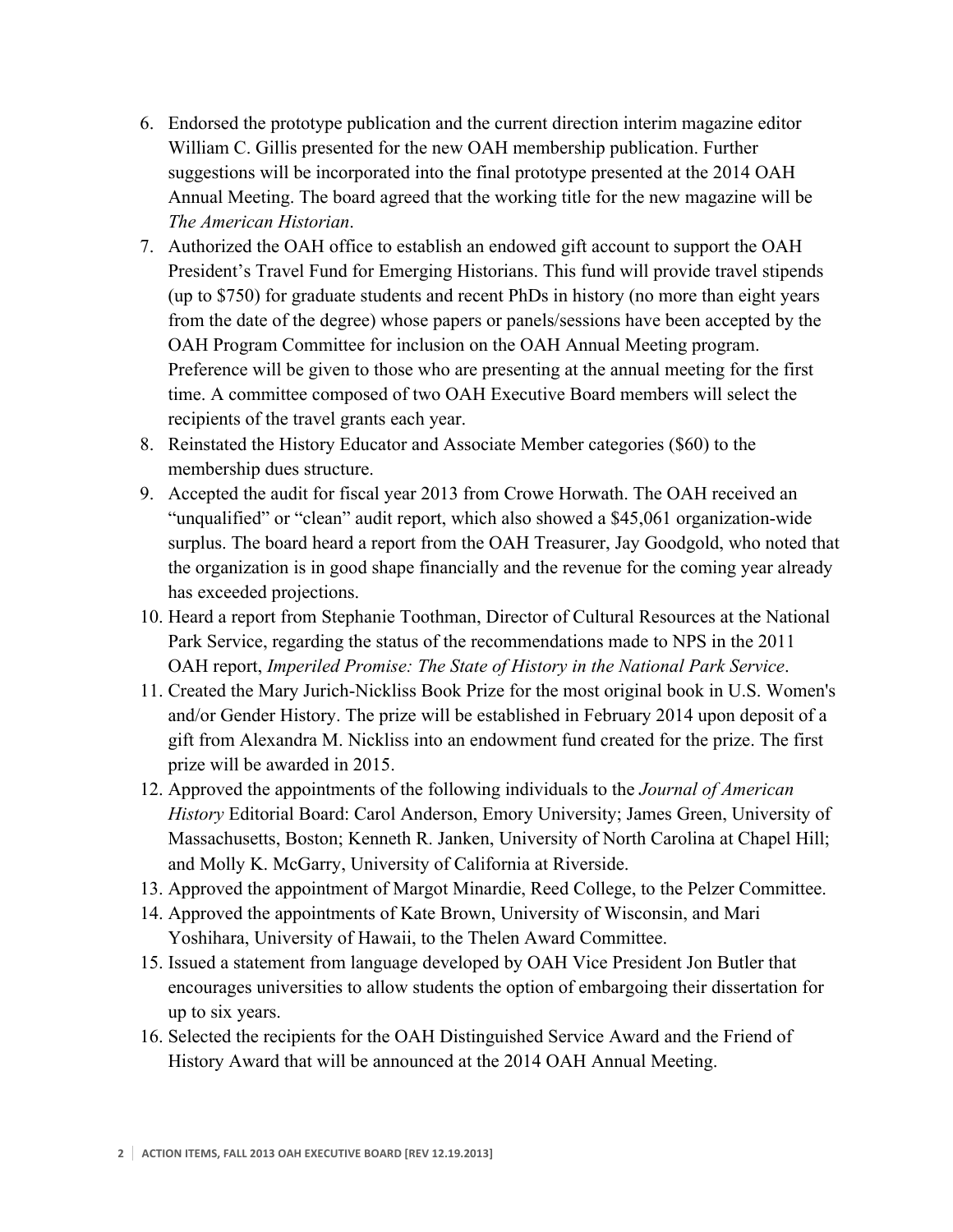- 17. Approved a proposal from the OAH Community College Committee for a community college workshop in California focused on teaching the U.S. history survey course. The workshop will be held in the summer of 2015.
- 18. Approved the definitions presented by the OAH office in clarifying the terms "joint meeting" and an "in conjunction with" event.
- 19. Agreed with the annual meeting site selection procedures developed by the OAH office. These procedures take into account the many factors that go into selecting the location for an annual meeting including holding the conference in states and cities whose policies reflect a commitment to equality and diversity, while recognizing at times that the policy of various cities may be in direct opposition to the states' policies.

# **OAH Service Committee Appointments**

COMMITTEE ON ACADEMIC FREEDOM Andrew Zimmerman, The George Washington University

COMMITTEE ON COMMUNITY COLLEGES Christina Gold, El Camino College Theresa R. Jach, Houston Community College-Northwest Johnny H. Spence II, Vernon College

COMMITTEE ON DISABILITY AND DISABILITY HISTORY Martin S. Pernick, The University of Michigan

INTERNATIONAL COMMITTEE Lily Anne Yumi Welty, Japanese American National University

COMMITTEE ON MARKETING AND COMMUNICATIONS (NEW COMMITTEE) John Fea, Messiah College Sara Georgini, Massachusetts Historical Society Kevin M. Schultz, University of Illinois at Chicago Sharon M. Leon, George Mason University Christopher E. Brick, The George Washington University

COMMITTEE ON PART-TIME, ADJUNCT, AND CONTINGENT EMPLOYMENT Reappointing John P. Lloyd, California State Polytechnic University, Pomona; and Donald W. Rogers, Central Connecticut State University/Housatonic Community College

COMMITTEE ON PUBLIC HISTORY Erin Krutko Devlin, University of Wisconsin-Eau Claire

COMMITTEE ON THE STATUS OF AFRICAN AMERICAN, LATINO/A, ASIAN AMERICAN, AND NATIVE AMERICAN HISTORIANS (ALANA) AND ALANA **HISTORIES** Arica L. Coleman, University of Delaware David Torres-Rouff, University of California, Merced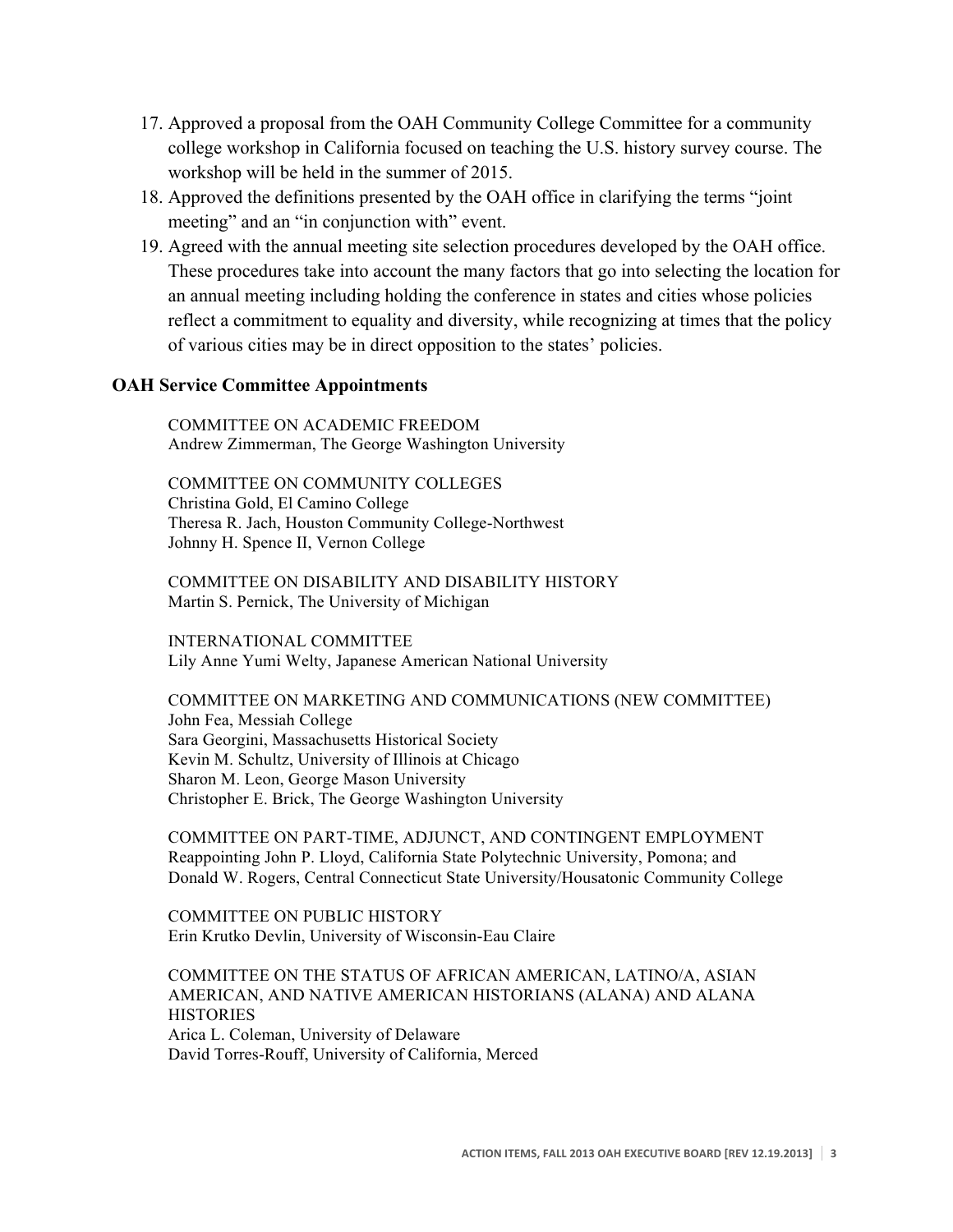### COMMITTEE ON THE STATUS OF LESBIAN, GAY, BISEXUAL, TRANSGENDER, AND QUEER (LGBTQ) HISTORIANS AND HISTORIES Anne E. Parsons, University of North Carolina at Greensboro

COMMITTEE ON THE STATUS OF WOMEN IN THE HISTORICAL PROFESSION Melissa Barthelemy, University of California, Santa Barbara

COMMITTEE ON TEACHING Thomas D. Fallace, William Paterson University Chad H. Parker, University of Louisiana at Lafayette

## **OAH Award and Prize Committee Appointments**

ERIK BARNOUW AWARD COMMITTEE Brian Hendricks, Southern Illinois University

BINKLEY-STEPHENSON AWARD COMMITTEE Stephen Aron, University of California, Los Angeles/Autry National Center

#### AVERY O. CRAVEN AWARD COMMITTEE

Judith A. Giesberg, Villanova University Adam I.P. Smith, University College London Jonathan Daniel Wells, Temple University

#### MERLE CURTI AWARD COMMITTEE

Susan M. Hartmann, Ohio State University Angus Burgin, Johns Hopkins University Leslie Butler, Dartmouth College Ellen Eslinger, DePaul University Russell A. Kazal, University of Toronto, Scarborough/University of Toronto Lauren Rebecca Sklaroff, University of South Carolina

ELLIS W. HAWLEY PRIZE COMMITTEE

Frank Costigliola, University of Connecticut Philip J. Ethington, University of Southern California Jana Lipman, Tulane University Landon R.Y. Storrs, University of Iowa Randall Bennett Woods, University of Arkansas

DARLENE CLARK HINE AWARD COMMITTEE Tiffany Melissa Gill, University of Delaware Daina Ramey Berry, University of Texas at Austin Ida E. Jones, Moorland-Spingarn Research Center, Howard University, and Association of Black Women Historians, has agreed to continue for another term Micki McElya, University of Connecticut Amrita Chakrabarti Myers, Indiana University

RICHARD W. LEOPOLD PRIZE COMMITTEE David Stebenne, Ohio State University Amy S. Greenberg, Penn State University